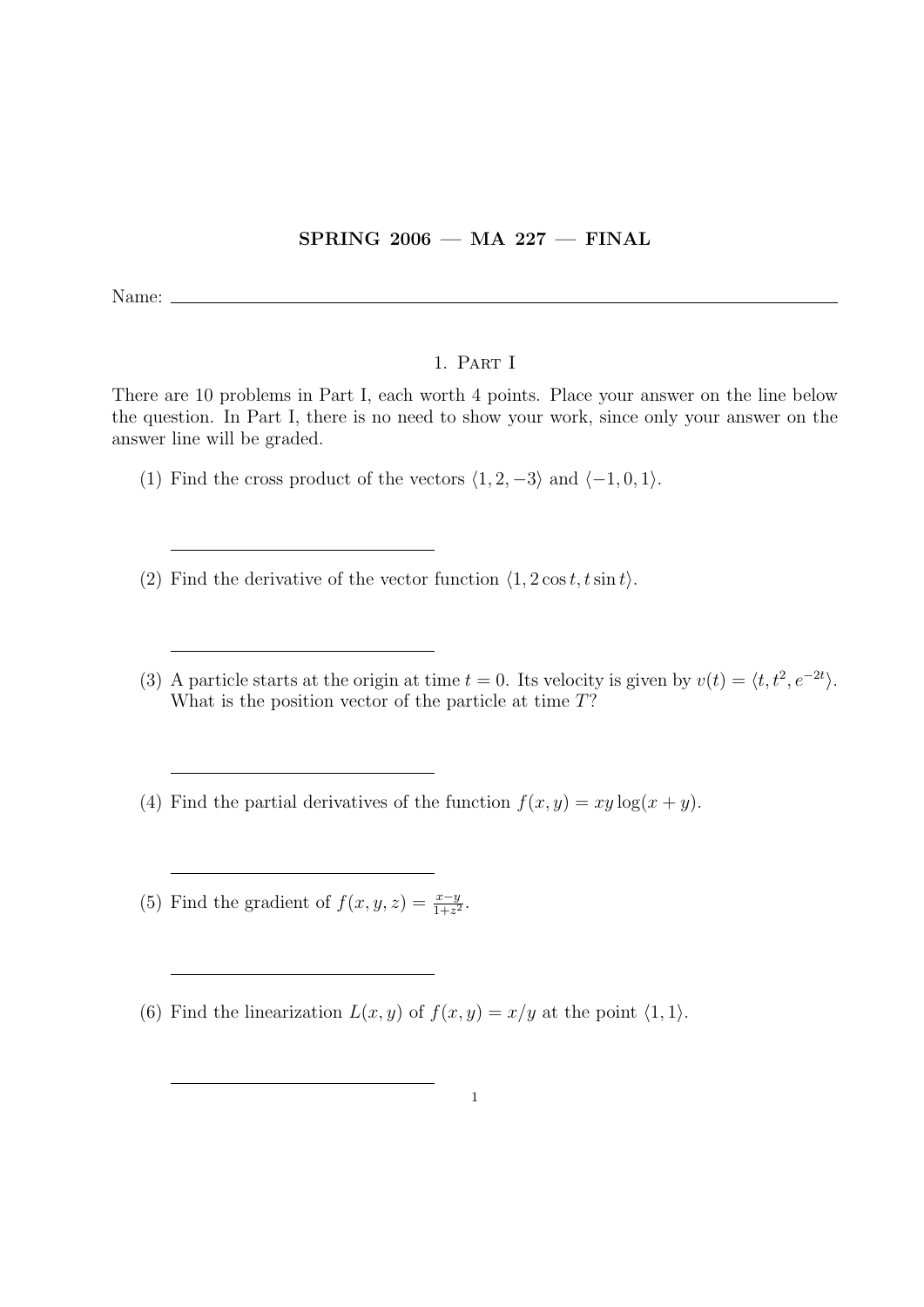- (7) Write down the iterated integral for  $\iint_D 3y dA$  where D is the triangular region with vertices  $(0, 0)$ ,  $(1, 1)$  and  $(2, 0)$ . You do not have to compute the integral.
- (8) Evaluate  $\iint_D dA$  where  $D = \{(x, y) : 0 \le x^2 + y^2 \le 4, 0 \le y, 0 \le x\}.$
- (9) Find the Jacobian of the transformation  $x = 6u^2 2v^2$ ,  $y = 2u^2 + 3v^2$ .
- (10) Compute div **F** when  $\mathbf{F}(x, y, z) = \langle \log(xy), 2 \cos(xyz), -2e^{xy} \rangle$ .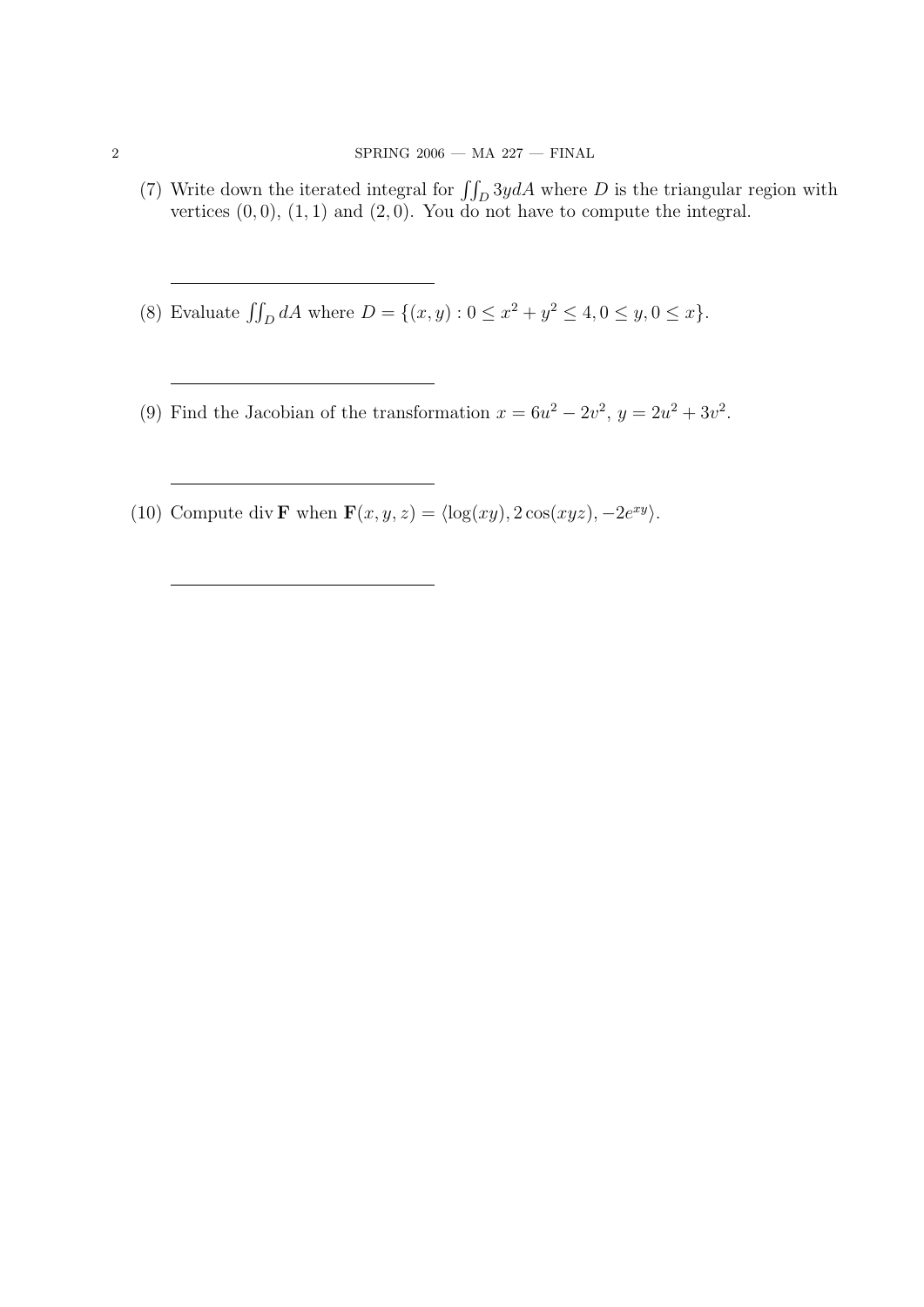## 2. Part II

There are 5 problems in Part II, each worth 12 points. On Part II problems partial credit is awarded where appropriate. Your solution must include enough detail to justify any conclusions you reach in answering the question.

(1) At what point does the curve  $r(t) = \langle 2t, t, t^2 \rangle$  have maximum curvature? What is the curvature at this point?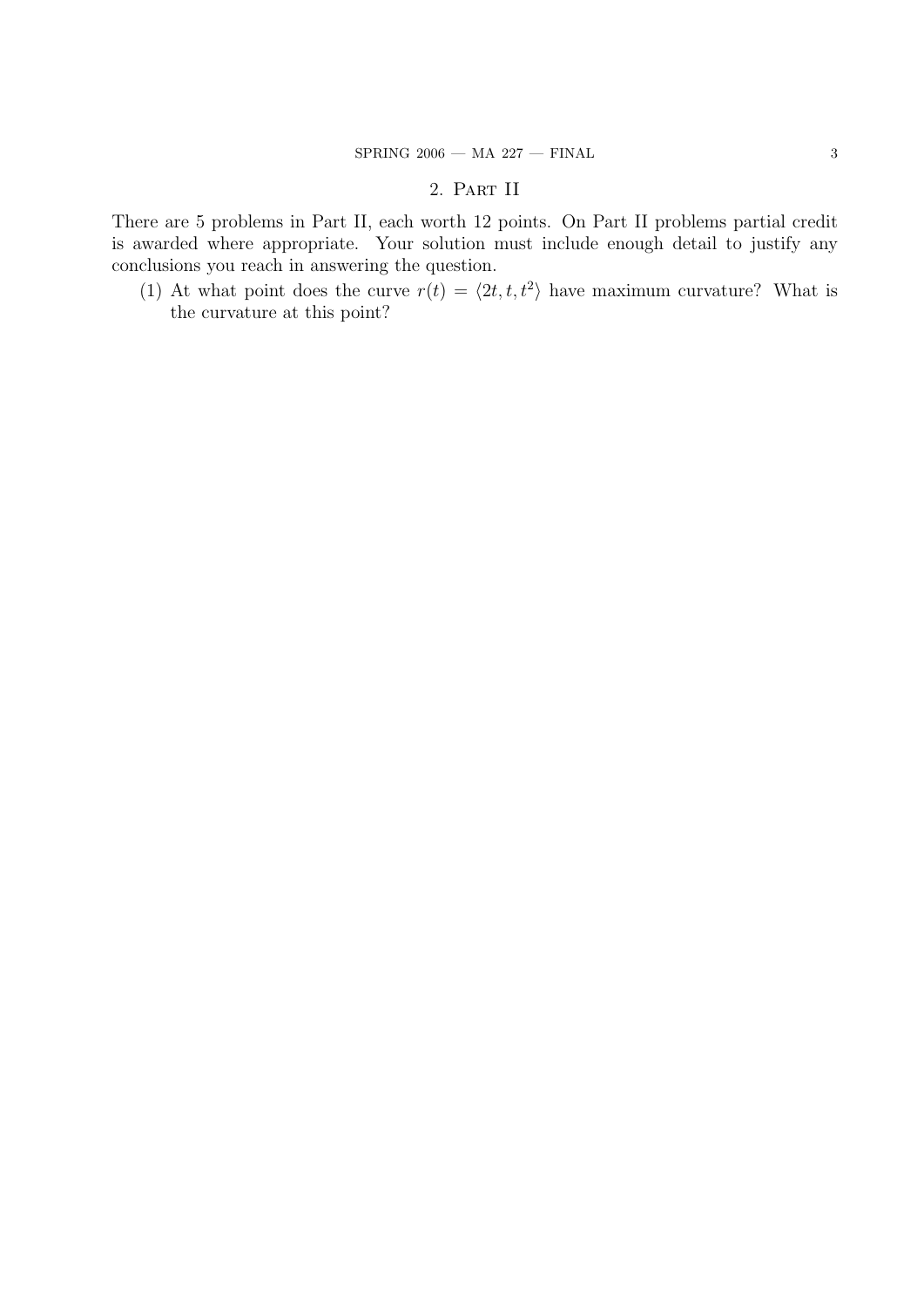(2) Find the local maximum and minimum values and saddle points of  $f(x, y) = x<sup>3</sup> + xy<sup>2</sup> + 3x<sup>2</sup> + y<sup>2</sup>.$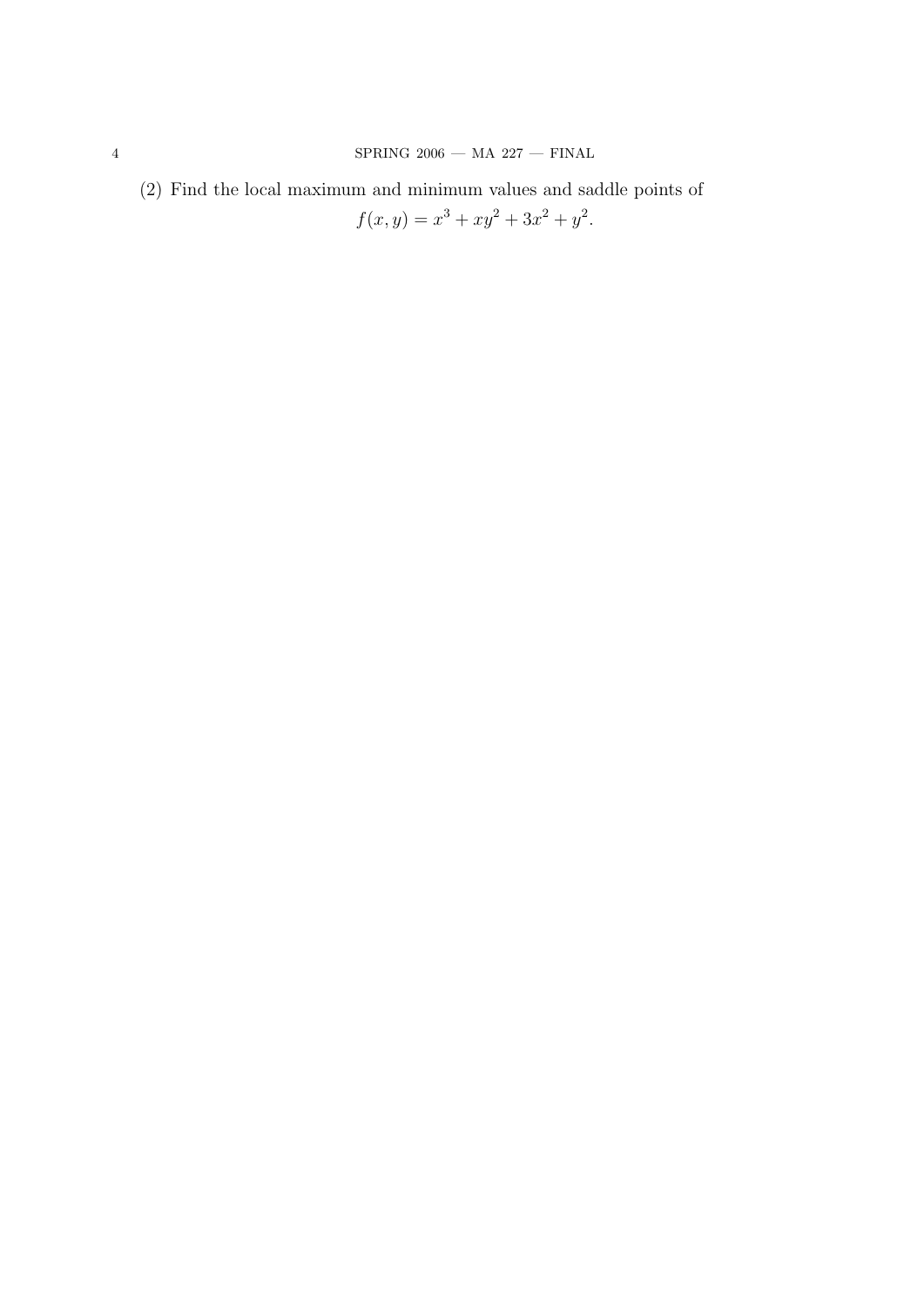(3) Find the mass m of the solid E lying below the paraboloid  $x^2 + y^2 + z = 4$  but above the plane  $z = 0$ . The density function for E is  $f(x, y, z) = \sqrt{x^2 + y^2}$ . Argue why the center of mass is on the z-axis. Evaluate the z-component of the center of mass  $\bar{z} = M_{xy}/m.$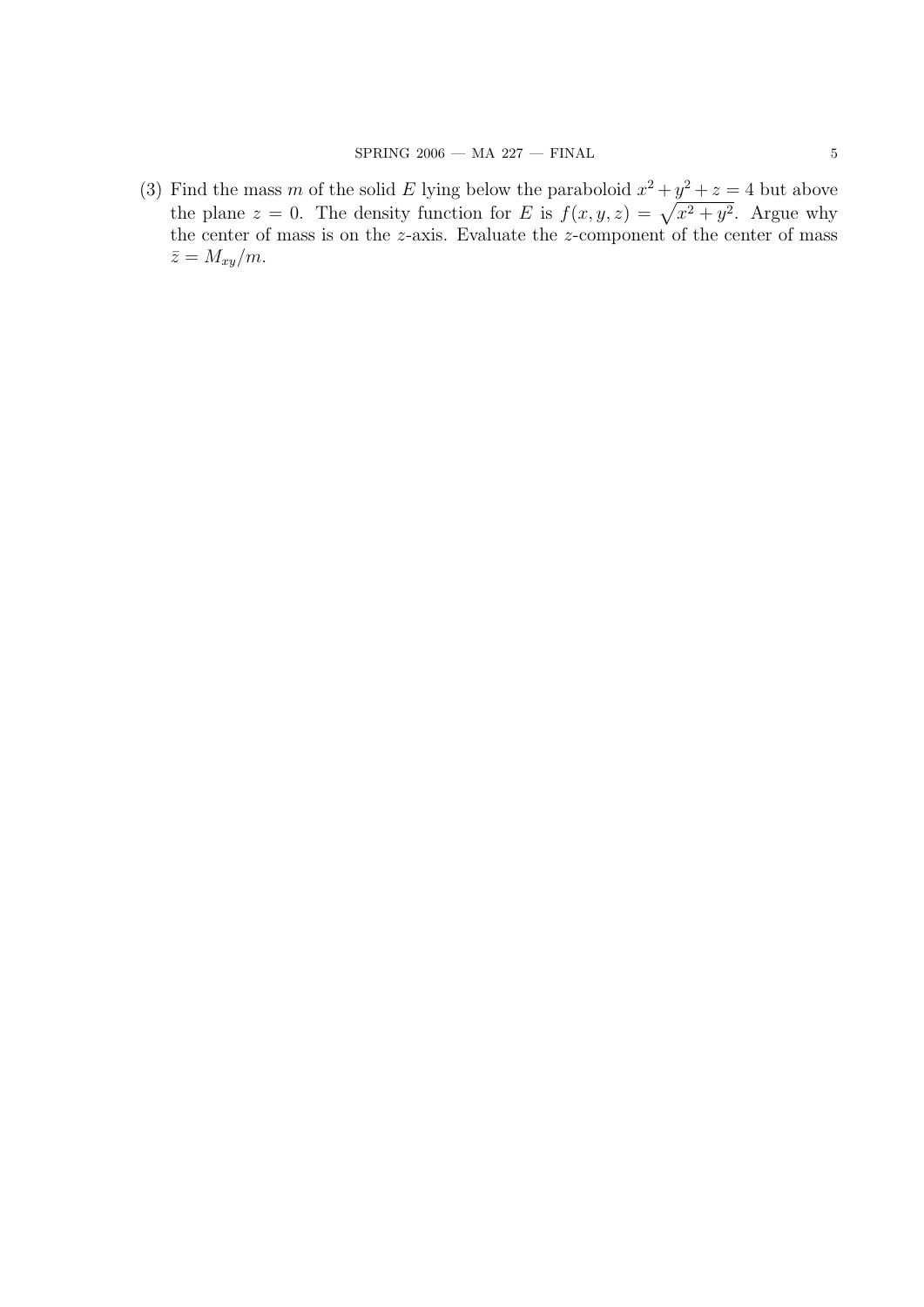(4) Evaluate the integral  $\iiint_E y^2 dV$  where E is the region bounded by the ellipsoid  $x^2/4 + y^2/9 + z^2/16 = 1$  by transforming the domain of integration to a ball.